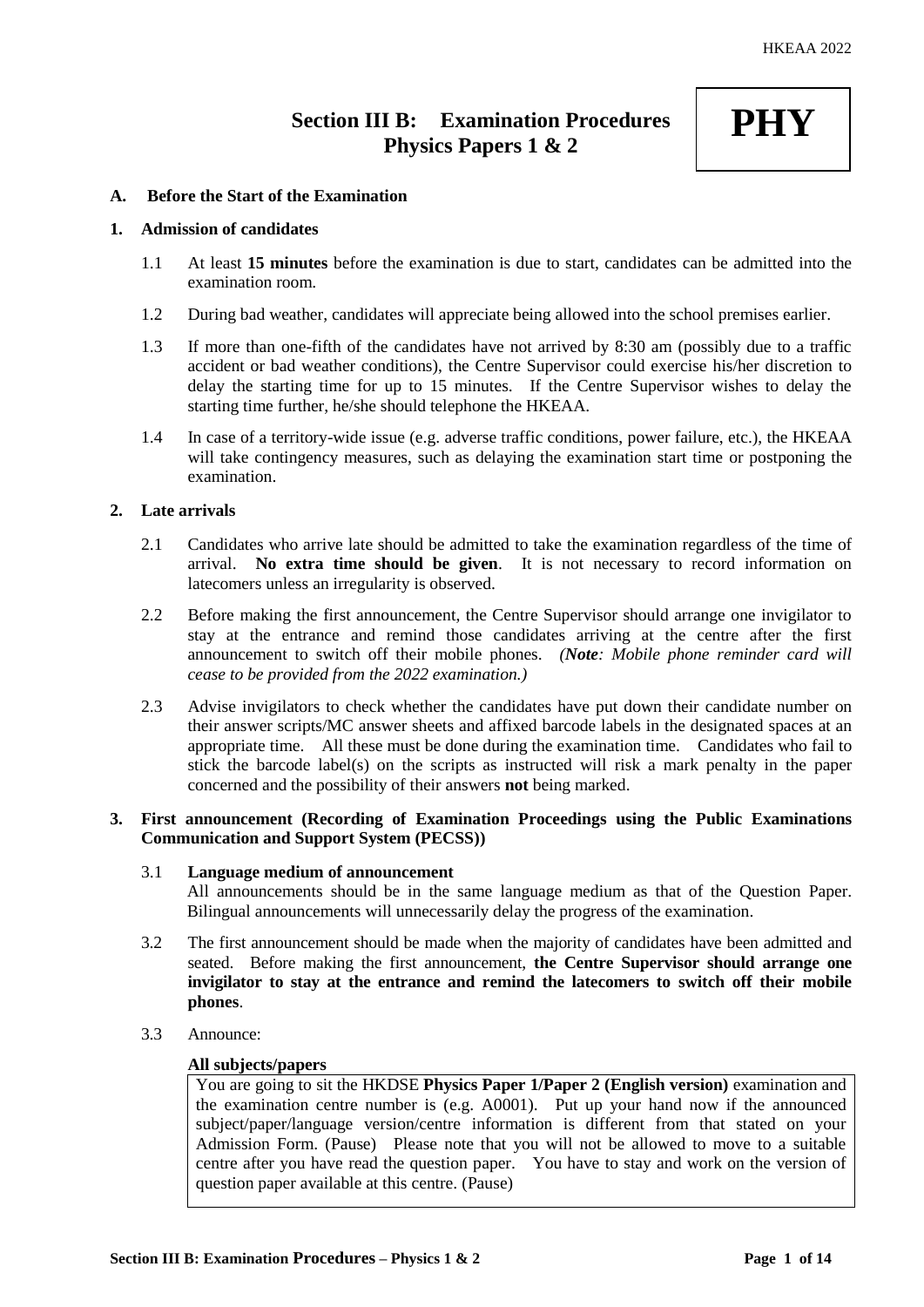The 'Public Examinations Communication  $\&$  Support System' has been installed at this examination centre. The centre conditions and examination proceedings will be recorded. Only authorised persons of the HKEAA can view, store or handle the recordings. The recordings will be destroyed upon closing of the examination year.

3.4 In case a candidate claims that the subject/paper/language version/centre information announced by the Centre Supervisor is different from that stated on his/her Admission Form, the **Centre Supervisor should arrange an invigilator to distribute the 'Notes for Wrong Centre or Wrong Version Candidates'** (**SR3(Notes) -** see *Specimen 40*) to the candidate concerned and let him/her decide whether or not to remain sitting the examination in this centre. For handling cases of wrong centre/wrong version candidates, please refer to *Section IV paragraphs 15 and 16*.

# **4. Second announcement (Checking of personal belongings)**

Announce:

#### **(All subjects/papers)**

Check that you have taken the correct seat according to the seat number as stated on your Admission Form. Place your Admission Form and Identity Card or identification document on the top right-hand corner of your desk and not inside any folder. If you bring a folder, you must put it under your chair. Put up your hand if you have any questions. (Pause)

Put all the stationery you need to use on your desk. If you have brought a pencil case, put it in your bag or under your chair. (Pause)

If you intend to use a calculator during the examination, put the calculator on your desk. Remove the calculator cover/jacket and place it inside your bag or under the chair. Check your calculator now to make sure that no writings or markings have been made on the calculator. (Pause)

If you have brought a mobile phone, take out the phone now. Check to see if it has been switched off. (Pause) If not, switch it off now. You should also ensure that the alarm function of the phone has also been turned off and no sound will be emitted. (Pause for 15 seconds to ensure that candidates are complying with the instructions)

Now place the phone under your chair in a position clearly visible to the invigilators. (Pause)

If you have question paper(s) from previous examination session(s), notes, pieces of paper, books and dictionaries etc., put them in your bag. If you have brought any electronic devices (such as tablet, multimedia player, electronic dictionary, databank watch, smart watch, wireless earphones or other wearable technologies with communication or data storage functions, etc.), or articles that can emit sound, switch them off now (if possible) and put them in your bag or under your chair. (Pause)

Zip up your bag and put it under your chair. Do not leave your bag in the aisle. If you do not have a bag, put your purse and your mobile phone under your chair but bring all your other belongings to the front of the hall and put them … (Please clearly tell the candidates the location which you assign and ask an invigilator to assist).

Please note that if you are found to have any unauthorised materials on your desk or in the drawer of your desk, on your body or in your clothing after the Question Papers have been distributed, or any electronic devices (including mobile phone) switched on during the examination, you will receive a mark penalty, subject downgrading or even be disqualified from the whole examination.

Put up your hand if you have any questions. (Pause)

#### **Note:**

Repeat this announcement nearer the start of the examination if there are a lot of latecomers.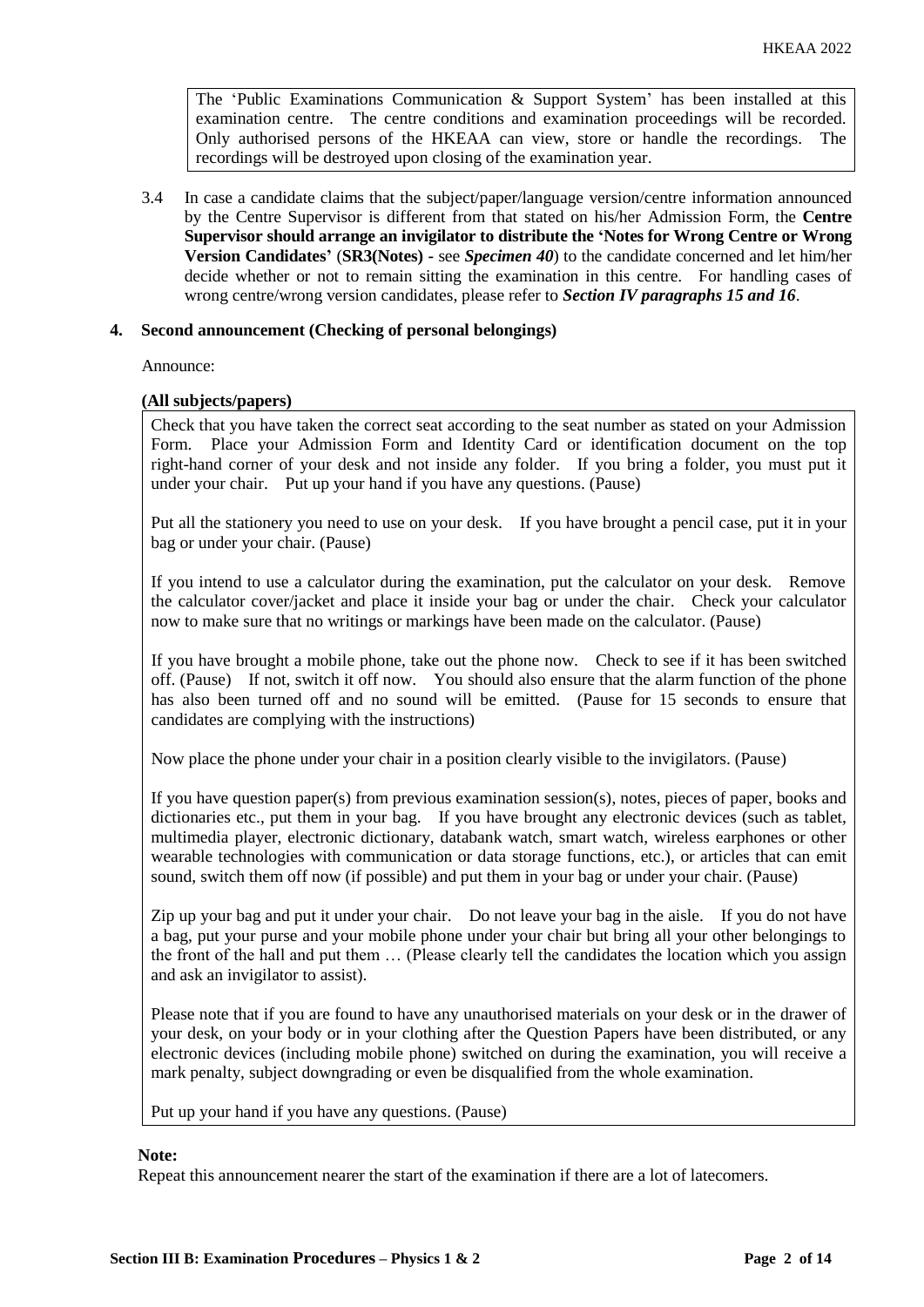The Centre Supervisor should ask the invigilators to check that the candidates follow these instructions. **Before the examination begins, should no mobile phone be found under a candidate's chair, invigilators may ask the candidate concerned if he/she has brought a mobile phone.**

# **5. Third announcement (Checking of barcode labels)**

# **Physics 1**

You should have on your desk a barcode sheet. Put up your hand if you do not. (Pause)

Your English name has been printed on the top of the barcode sheet. Each barcode label on the sheet has been printed with your candidate number, centre number, seat number and the subject/paper name. Please check to make sure that you have been given the correct barcode sheet. Put up your hand if you have any questions. (Pause)

After the start of the examination, you should first write your Candidate Number in the boxes provided on the front cover of the Question-Answer Book. You should copy your Candidate Number from your Admission Form. Moreover, you should stick barcode labels in the designated spaces on the cover and the inner pages of your Question-Answer Book. You should also stick a barcode label, write your Candidate Number and name and sign on the MC answer sheet.

If you use a supplementary answer sheet or graph paper, you should also write your Candidate Number and affix a barcode label in the designated space. Do not fold, scratch or stain the barcode labels.

No extra time will be given to candidates for sticking the barcode labels on after the 'Stop working' announcement.

Each page of the Question-Answer Book, supplementary answer sheet and graph paper has been printed with a page number. Do not change any of the page numbers or write your answers near them as this might affect the scanning of your script. It should also be noted that answers written in the margins will not be marked.

# **Physics 2**

You should have on your desk a barcode sheet. Put up your hand if you do not. (Pause)

Your English name has been printed on the top of the barcode sheet. Each barcode label on the sheet has been printed with your candidate number, centre number, seat number and the subject/paper name. Please check to make sure that you have been given the correct barcode sheet. Put up your hand if you have any questions. (Pause)

After the start of the examination, you should first write your Candidate Number in the boxes provided on the front cover of your Question-Answer Book and Answer Book. You should copy your Candidate Number from your Admission Form. Moreover, you should stick barcode labels in the designated spaces on the cover and the inner pages of your Question-Answer Book and Answer Book.

If you use a supplementary answer sheet or graph paper, you should also write your Candidate Number and affix a barcode label in the designated space. Do not fold, scratch or stain the barcode labels.

No extra time will be given to candidates for sticking the barcode labels on after the 'Stop working' announcement.

Each page of the Answer Book, Question-Answer Book, supplementary answer sheet and graph paper has been printed with a page number. Do not change any of the page numbers or write your answers near them as this might affect the scanning of your script. It should also be noted that answers written in the margins will not be marked.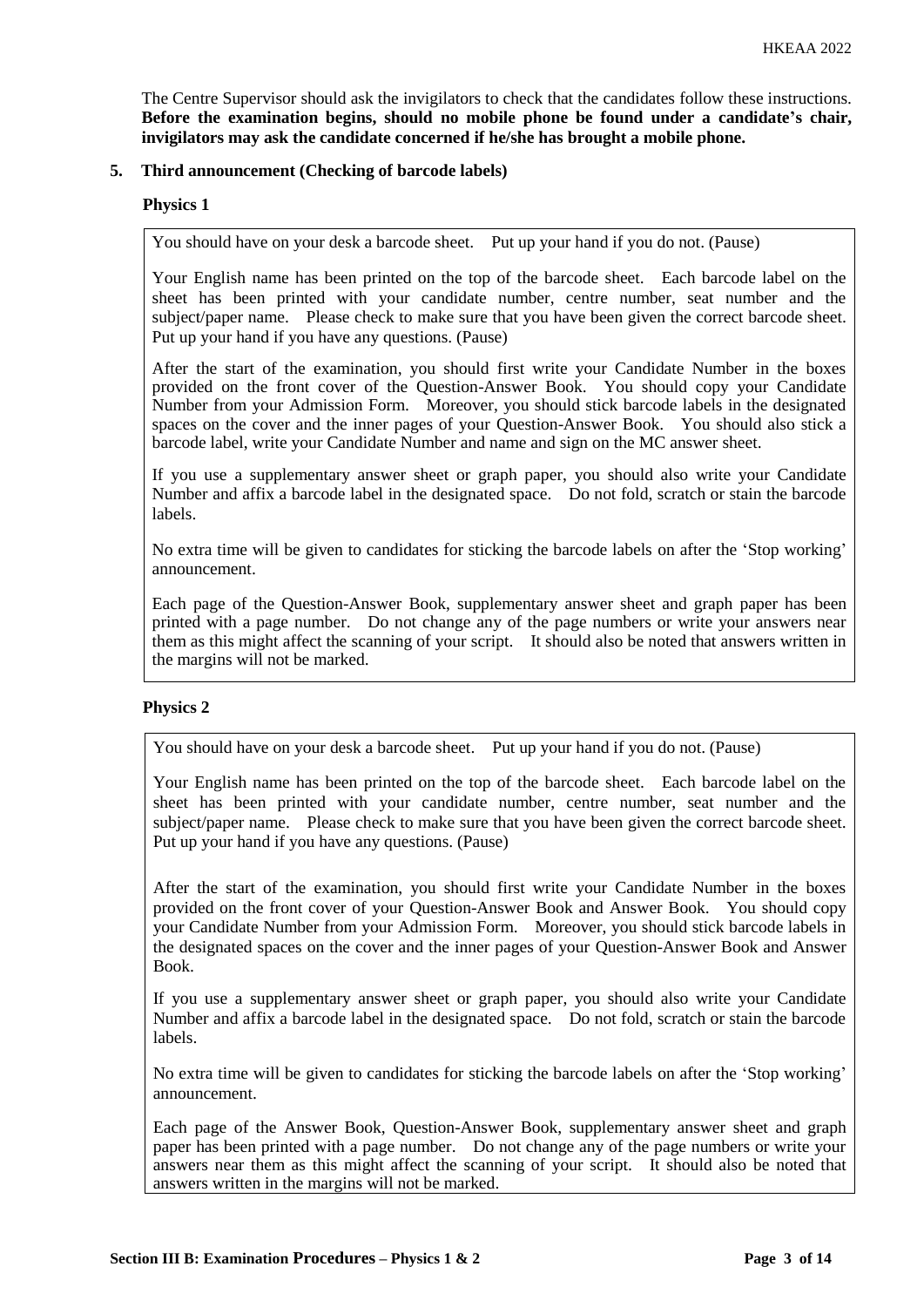# **6. Fourth announcement (Checking of MC answer sheets / Answer Books / Rough-work sheets)**

# **Physics 1**

You should have on your desk an MC answer sheet and one rough-work sheet. Put up your hand if you do not. (Pause)

Now, read the Instructions on the MC answer sheet. (Pause)

# **Physics 2**

You should have on your desk an Answer Book and a rough-work sheet. Put up your hand if you do not. (Pause)

You should enter the question number on the front cover of the Answer Book and mark the corresponding question number box on each page of the Answer Book and supplementary answer sheets on which you have written any answers. Start each question on a new page.

No extra time will be given to candidates for filling in the question number boxes after the 'Stop working' announcement.

Now, read the Instructions on the cover of the Answer Book. (Pause)

# **7. Fifth announcement (Distribution of Question Papers / Question-Answer Books)**

The Centre Supervisor should check carefully whether the Question Papers/Question-Answer Books are **for the correct session**. The Centre Supervisor should then unseal and **open the packets of Question Papers/Question-Answer Books in front of the invigilators and candidates**. After ensuring that there are sufficient copies for distribution, announce:

# **Physics 1**

The Question Paper and Question-Answer Book will be distributed now. Make sure you have put away all unauthorised articles; otherwise you will be penalised. (Pause to allow sufficient time, say 10 seconds, for candidates to put away their unauthorised articles)

Do not turn over your Question Paper or Question-Answer Book and do not start writing until you are told to do so.

# **Physics 2**

The Question-Answer Book will be distributed now. Make sure you have put away all unauthorised articles; otherwise you will be penalised. (Pause to allow sufficient time, say 10 seconds, for candidates to put away their unauthorised articles)

Do not turn over your Question-Answer Book and do not start writing until you are told to do so.

The Centre Supervisor should then give the Question Papers/Question-Answer Books to the invigilators and instruct them to distribute the papers to the candidates, with **the cover of the Question Papers/Question-Answer Books facing up**. If an invigilator finds any writing on a candidate's rough-work sheet during the distribution of Question Papers/Question-Answer Books, he/she should collect the rough-work sheet immediately and replace it with a new one.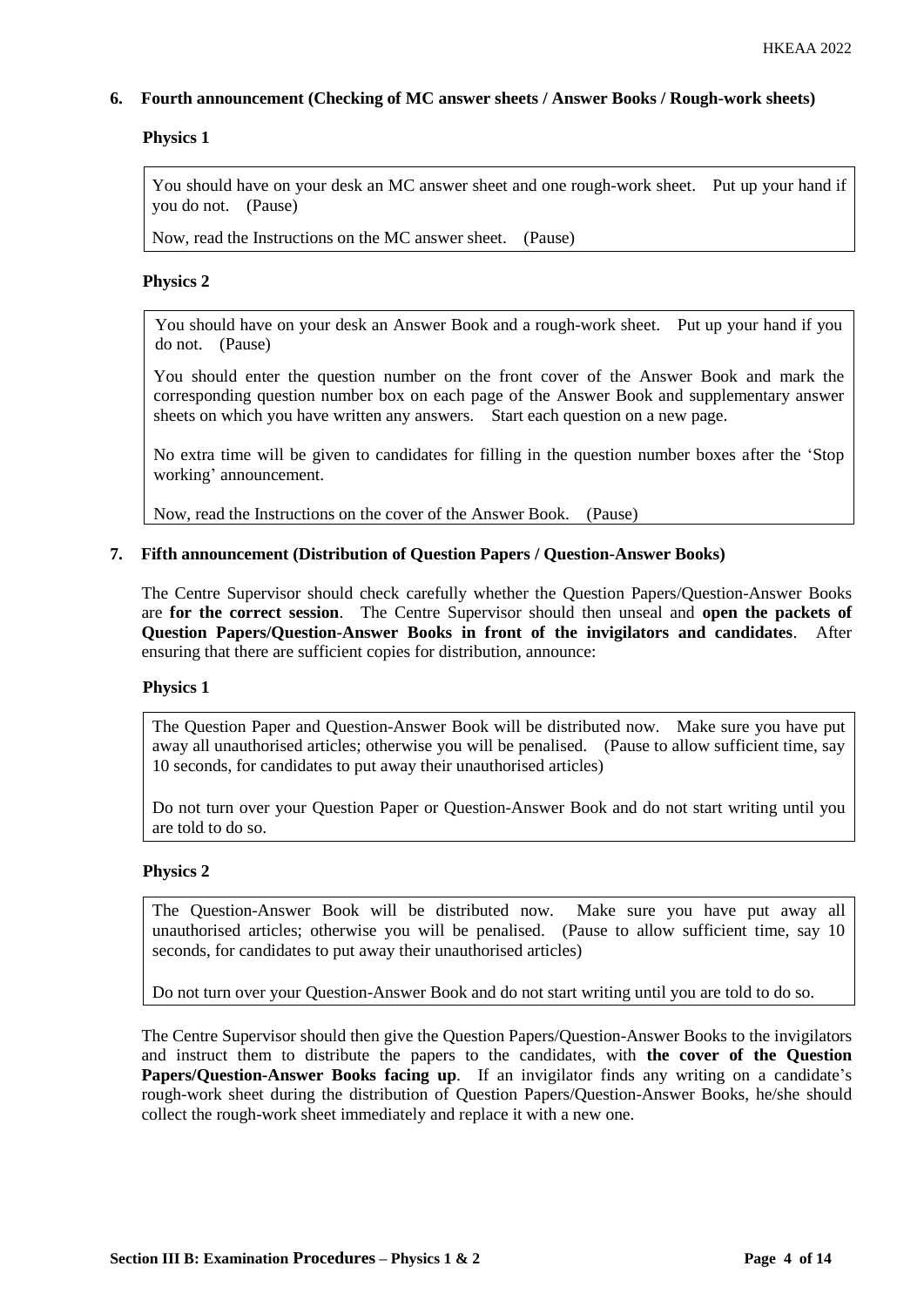# **8. Sixth announcement (Checking of Question Papers / Question-Answer Books)**

# **Physics 1**

You should have on your desk a Question Paper, an MC answer sheet and a Question-Answer Book. Put up your hand if you do not. (Pause)

Answers for Section A must be marked on the MC answer sheet and answers for Section B should be put in the Question-Answer Book. You are advised to use a pencil to mark the answers on the MC answer sheet and use a blue or black pen to write the answers on the Question-Answer Book. Do not fold or puncture the MC answer sheet.

Now, read the Instructions on the cover of the Question Paper and Question-Answer Book. Do not turn over the Question Paper and Question-Answer Book until you are told to do so. (Pause for 15 seconds)

# **Physics 2**

You should have on your desk a Question-Answer Book and an Answer Book. Put up your hand if you do not. (Pause)

Answers to the structured questions must be written in the Answer Book provided. For multiple-choice questions, blacken the appropriate circle printed alongside the question with an HB pencil.

Now, read the Instructions on the cover of the Question-Answer Book. Do not turn over the Question-Answer Book until you are told to do so. (Pause for 15 seconds)

# **9. Seventh announcement (Checking of Question Papers and start of the examination)**

9.1 Before the start of the examination, the Centre Supervisor should remind candidates to make sure that they do not have any electronic devices (including mobile phones) switched on or on the body. Then ask the candidates to open the Question Paper/Question-Answer Book to **check the number of pages/questions**. After the start of the examination, candidates should first write their candidate number in the boxes provided on the MC answer sheet and the front cover of their Answer Book/Question-Answer Book (candidates should also write their name and sign on the MC answer sheet), and affix barcode labels in the designated spaces on the MC answer sheet, the front cover and the inner pages of the Answer Book/Question-Answer Book according to the instructions on the cover. No extra time will be given to candidates for sticking the barcode labels after the 'Stop working' announcement.

# **Physics 1**

Before the examination begins, make sure that you have switched off your mobile phone, including the alarm function, and that you do not have any electronic devices on the body. (Pause to allow sufficient time, say 30 seconds, for candidates to do the final check)

Check your Question Paper and Question-Answer Book to make sure that there are no missing questions. Words like '**End of Paper**' or '**End of Section**' should appear after the last question. (Pause)

**Close the Question Paper and Question-Answer Book after checking.**

**After the announcement of the start of the examination**, you should first write your Candidate Number in the boxes provided on the front cover of the Question-Answer Book. You should copy your Candidate Number from your Admission Form. You should stick barcode labels in the designated spaces on the cover and the inner pages of your Question-Answer Book according to the Instructions on the cover. You should also stick a barcode label, write your Candidate Number and name and sign on the MC answer sheet.

**No extra time will be given** to candidates for sticking barcode labels after the 'Stop working' announcement.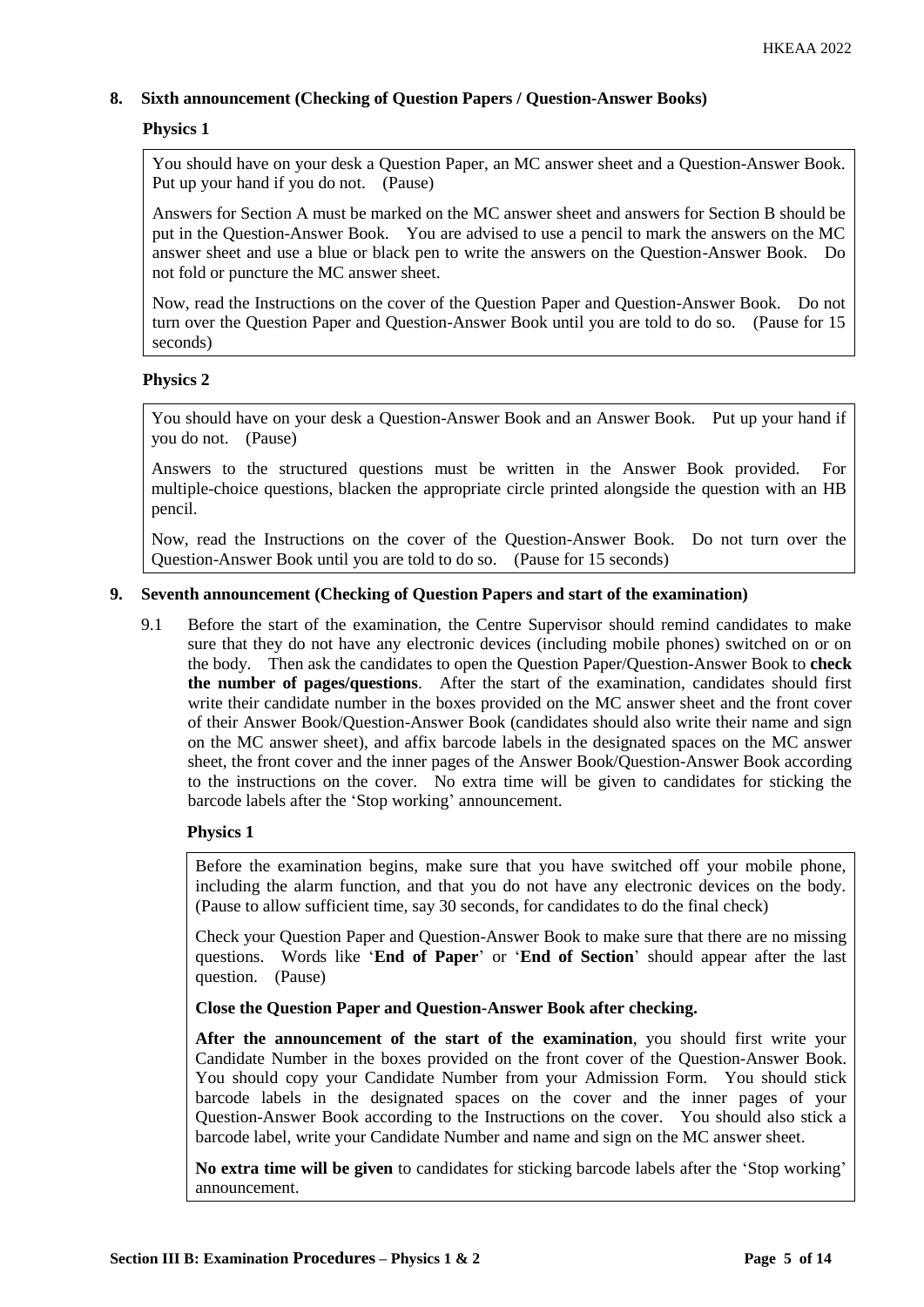# **Physics 2**

Before the examination begins, make sure that you have switched off your mobile phone, including the alarm function, and that you do not have any electronic devices on the body. (Pause to allow sufficient time, say 30 seconds, for candidates to do the final check)

Check your Question-Answer Book to make sure that there are no missing questions. Words like '**End of Paper**' or '**End of Section**' should appear after the last question. (Pause)

**Close the Question-Answer Book after checking.**

**After the announcement of the start of the examination**, you should first write your Candidate Number in the boxes provided on the front cover of the Answer Book and Question-Answer Book. You should copy your Candidate Number from your Admission Form. You should stick barcode labels in the designated spaces on the cover and the inner pages of your Answer Book and Question-Answer Book according to the Instructions on the cover.

**No extra time will be given** to candidates for sticking barcode labels after the 'Stop working' announcement.

- 9.2 The Centre Supervisor should **check if there is any Special Notice** which contains last-minute messages to candidates. The Special Notice, if any, is in a **bright yellow envelope** (see *Specimen 9*). If there is a Special Notice for the session, make an announcement according to the instructions in the Special Notice and write down the contents of the Special Notice on the blackboard for the candidates' reference, particularly the latecomers.
- 9.3 If there are no questions from the candidates, the Centre Supervisor should give the signal to begin by announcing:

**Physics 1 and 2** (leaving early is allowed during the period after the first 30 minutes and before the last 15 minutes)

If you wish to leave early, you should put up your hand to seek an invigilator's permission. Early leavers are not allowed to take away the question papers.

According to the hall clock (my watch), the time is \_\_\_\_. The finishing time is \_\_\_\_. You may now start.

- 9.4 After the 'You may now start' announcement, the Centre Supervisor should write the actual starting time and the correct finishing time on the blackboard for the information of candidates and invigilators.
- 9.5 The Centre Supervisor should avoid the practice of writing up the starting and finishing times in advance, and should do this **only** when the precise times are known. If the hall has a clock visible to the candidates and is functioning properly (see **Notes** below), the Centre Supervisor should time the examination according to this clock. The Centre Supervisor may also refer to the digital timer available on the computer desktop of PECSS. Apart from providing a countdown of the examination time, the timer also provides reminders of the last 15 minutes, last 5 minutes and end of the examination session. The Centre Supervisor must ensure that candidates are given the full amount of time as specified on the Question Paper/Question-Answer Book. **No extra time** should be given to the candidates for reading the Question Paper/Question-Answer Book or for any other reason without specific instructions from the HKEAA.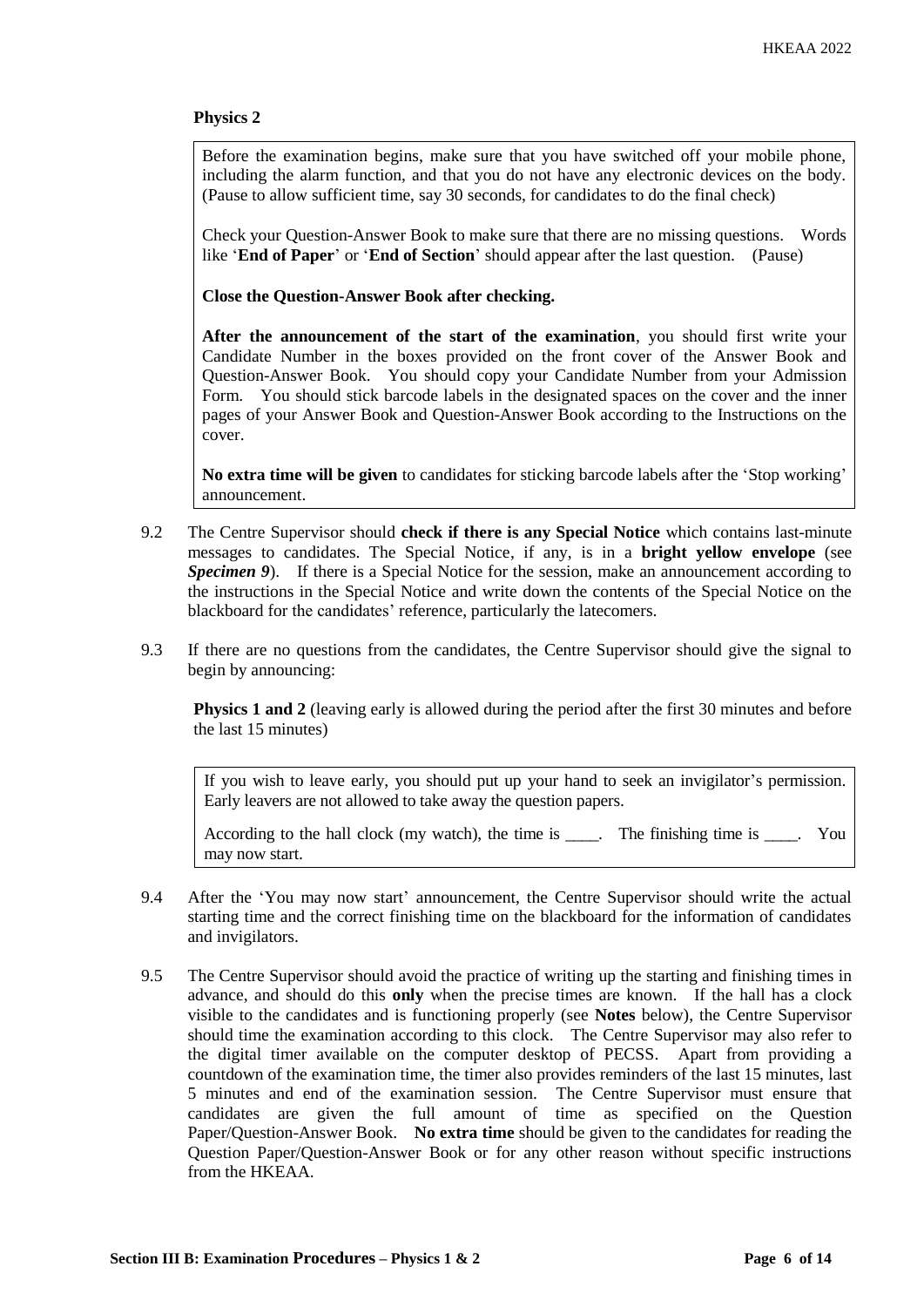#### **Notes:**

- (1) The Centre Supervisor should check whether the hall clock is functioning properly before the start of the examination. If not, candidates should be reminded not to refer to the clock during the examination.
- (2) If there are two clocks in the hall (say one in the front of the hall and one at the back), the Centre Supervisor should use the one facing the candidates and inform the candidates of the clock he/she is using for timing the examination in order to avoid misunderstanding.
- 9.6 The Centre Supervisor should ensure that all examinations start punctually as scheduled in the timetable. If under special circumstances an examination has to be delayed (due to bad weather or insufficient Question Papers/Question-Answer Books being made available), the Centre Supervisor should ensure that the candidates are given the full amount of time as specified on the Question Paper/Question-Answer Book. **Under no circumstances should an examination start before the scheduled time.**
- 9.7 Write the actual starting time and finishing time at the end of the session in the spaces provided on the Sessional Report (for elective subjects) (See *Specimen 20C*).

#### **B. Procedures after the Start of the Examination**

#### **10. Checking the Admission Forms and Identification Documents**

Please refer to *Section III A paragraph 3* for details.

#### **11. Taking of Candidates' Attendance**

Please refer to *Section III A paragraph 4* for details.

#### **12. Collecting Question Papers and answer books from vacant seats**

12.1 **30 minutes** after the start of the examination, ask the invigilators to collect the Question Paper/Answer Book/Question-Answer Book/MC answer sheet/rough-work sheet/barcode sheet from each vacant seat and return them to the Centre Supervisor. The Centre Supervisor is advised to put the blank Answer Books/Question-Answer Books/MC answer sheets inside a designated box/plastic bag to avoid mixing them up with the candidates' scripts to be collected at the end of the examination.

The Centre Supervisor should ask the invigilators to select 'Recording Absentees' from the Main Menu of their barcode scanner, scan the barcode sheets of the absentees, and upload the absentees' records to the ASTS programme before the absentees' barcode sheets are put inside the barcode sheet envelope (see *Specimen 30B*).

- 12.2 The school can retain the surplus Question Papers (including Multiple-Choice Question Papers and Question-Answer Books).
- 12.3 In the case of a candidate **requesting to have another Answer Book/Question-Answer Book**, the request should not normally be accepted. Supplementary answer sheets should be supplied.

# **13. Early leavers**

- 13.1 Early leave is not allowed for the Listening papers and Multiple-Choice papers (i.e. Music Paper 1/Mathematics Compulsory Part Paper 2/Economics Paper 1).
- 13.2 For other subjects/papers, candidates may leave the examination room after the first 30 minutes of the session to 15 minutes before the end of the session. Candidates wishing to leave during the permitted time must raise their hand to summon an invigilator. Before a candidate is given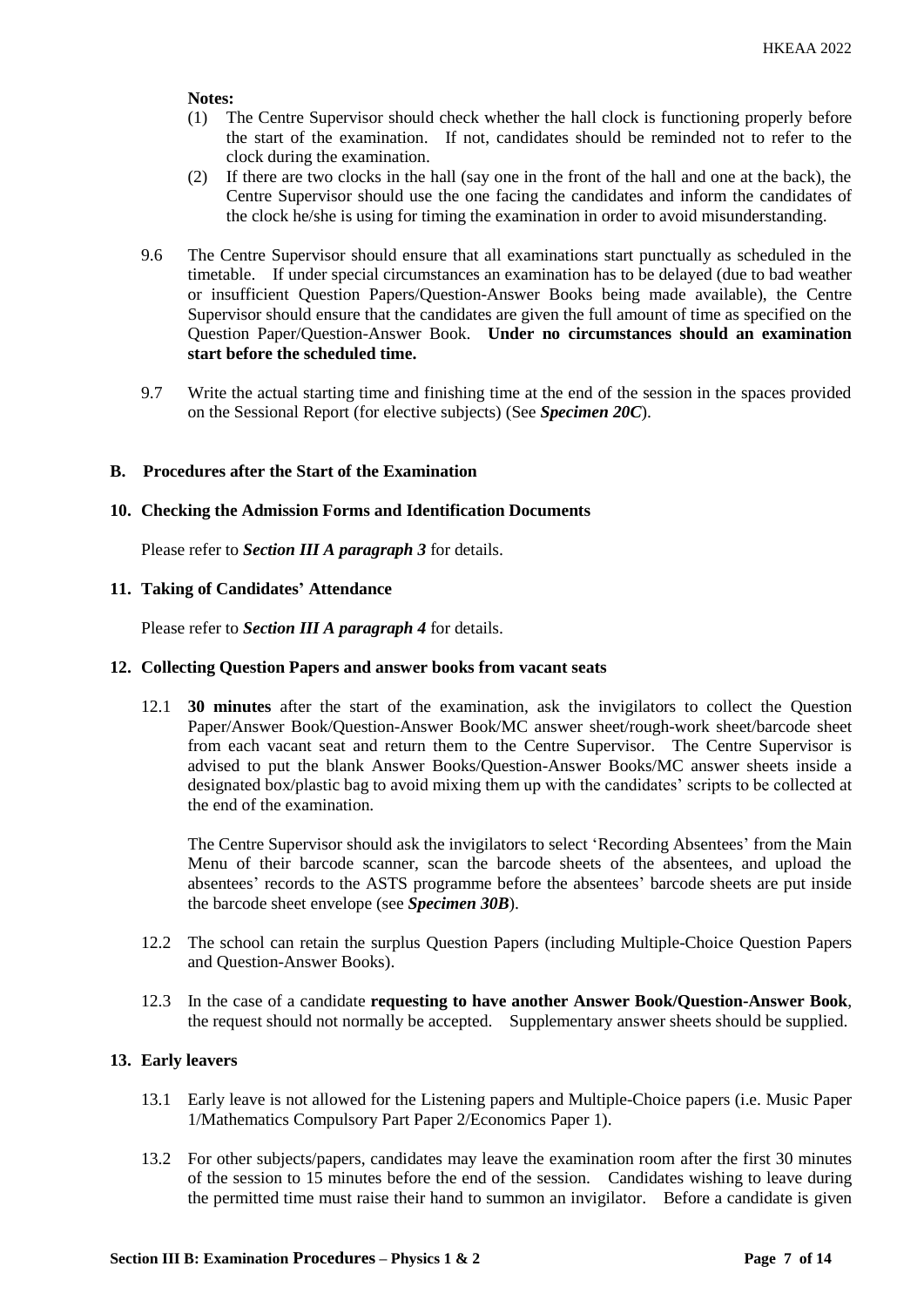permission to leave, the invigilator should ensure that (1) the candidate number has been put down and barcode labels have been affixed in the designated spaces of the answer script even if no attempt has been made to answer any questions; and (2) the question number box on each page of the answer script has been marked. **Early leavers are not allowed to take away the Question Papers.** 

- 13.3 The Centre Supervisor should report in detail (time of the incident, circumstances, etc.) any candidate who has left the examination room without permission or who has taken away the Question Paper on Report Form SR4g (see *Specimen 23A*).
- 13.4 If a candidate claims to be sick and wishes to leave outside the permitted time, he/she should state his/her reasons on Report Form SR4g for follow up by the HKEAA. He/she has to write his/her name and address in the space provided on the form. Please complete the attendance taking for the candidate and follow the script collection procedures as described in *paragraph*  13.2 before letting the candidate leave.
- 13.5 The Question Papers and answer scripts of early leavers should be left on the candidates' desks. **The answer scripts should be collected at the end of the session together with those of other candidates** and placed in the appropriate script envelope while the Question Papers can be treated as ordinary surplus Question Papers which can be kept by the school.

#### **14. Questions raised by candidates**

Please refer to *Section III A paragraph 5* for details.

#### **15. Toilet arrangements**

Please refer to *Section III A paragraph 6* for details.

# **C. Report Forms**

- **16. If the Centre Supervisor wishes to make a report about the conduct of the examination, he/she can use the following report forms:**
	- Form SR1 Candidates without Admission Form/Identification Document<br>• Form SR3 Candidates Attended the Wrong Examination Centre/Sub
	- Form SR3 Candidates Attended the Wrong Examination Centre/Subject/Paper/Module/ Language Version not on Admission Form
	- Form SR4g Examination Irregularities (cheating/insufficient papers/candidates' disobeying the 'Stop working' instructions, etc.)
	- Form SR4b Examination Irregularities (Barcodes)
	- Form  $SR4c$  Examination Irregularities (Calculators)
	- Form SR4p ― Examination Irregularities (Mobile Phones/Electronic Devices/Sounding Devices)
	- Form SR4t Candidates Going to the Toilet<br>Form SR4i Examination Irregularities (Invi
	- **Examination Irregularities (Invigilators)**
	- Sessional Report (for elective subjects)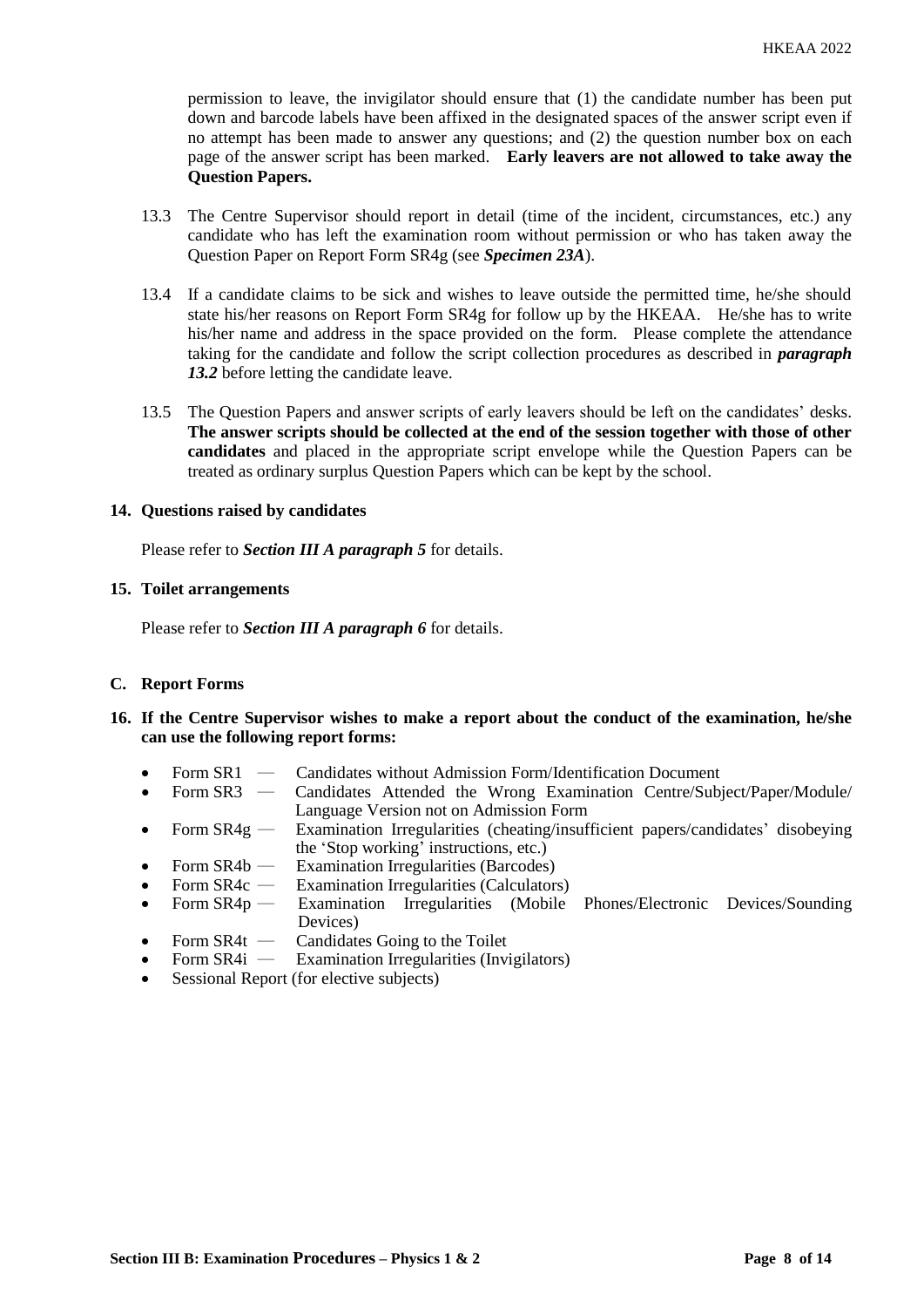### **D. End of Examination**

#### **17. Eighth announcement (Reminding candidates of the time left)**

17.1 15 minutes before the end of the session, the Centre Supervisor should announce:

#### **Physics 1**

You have 15 minutes left. You are not allowed to leave the examination room until you are told to do so.

Make sure you have written your Candidate Number and name, stuck a barcode label and signed on the MC answer sheet. Also, make sure you have written your Candidate Number and stuck barcode labels in the designated spaces of the Question-Answer Book.

No extra time will be given to candidates for sticking the barcode labels after the 'Stop working' announcement.

#### **Physics 2**

You have 15 minutes left. You are not allowed to leave the examination room until you are told to do so.

Make sure you have marked the appropriate question number in the question number box on each page and on the cover of the Answer Book; otherwise the markers may not know which questions you have answered. Besides, make sure you have written your Candidate Number and stuck barcode labels in the designated spaces of the Answer Book and Question-Answer Book.

No extra time will be given to candidates for sticking the barcode labels or filling in the question number boxes after the 'Stop working' announcement.

17.2 5 minutes before the end of the session, the Centre Supervisor should announce:

#### **Physics 1**

You have 5 minutes left. Make sure you have written your Candidate Number and stuck barcode labels in the designated spaces on the MC answer sheet, Question-Answer Book and all supplementary answer sheets or graph paper.

#### **Remember to enter the question number and mark the question number box on all appropriate pages.**

Cross out all unwanted materials. You will *NOT* be allowed to work on your Question-Answer Book, MC answer sheet and supplementary answer sheets or graph paper including affixing barcode labels, using an eraser, filling in question numbers or holding any stationery after the 'Stop working' announcement.

#### **Physics 2**

You have 5 minutes left. Make sure you have written your Candidate Number and stuck barcode labels in the designated spaces on the Answer Book, Question-Answer Book and all supplementary answer sheets or graph paper.

#### **Remember to enter the question number and mark the question number box on all appropriate pages.**

Cross out all unwanted materials. You will *NOT* be allowed to work on your Answer Book, Question-Answer Book and supplementary answer sheets or graph paper including affixing barcode labels, using an eraser, filling in question numbers or holding any stationery after the 'Stop working' announcement.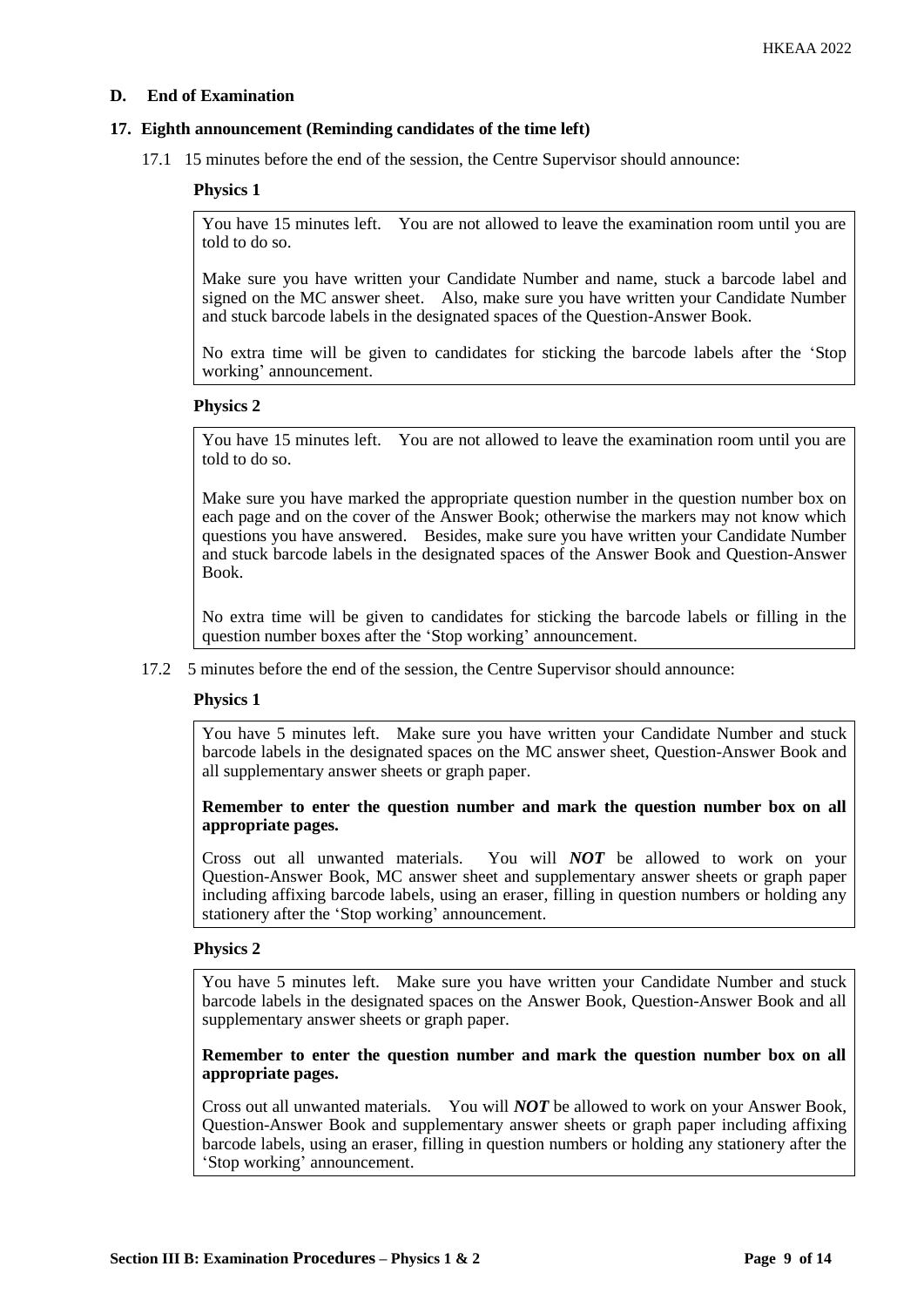# **18. Ninth announcement ('Stop working' instruction)**

18.1 When time is up, announce:

# **Physics 1**

The time now is \_\_\_\_\_. Time is up. Stop working. Put down all your stationery. **(Pause for 10 seconds to ensure that all candidates are complying with the instructions^)**

Do not pack your personal belongings until you are told to do so. Close your Question Paper and Question-Answer Book. You must not work on your answers or affix barcode labels now, otherwise you will receive a mark penalty. (Pause)

The MC answer sheet and Question-Answer Book will be collected separately. If you have supplementary answer sheets, tie them in your Question-Answer Book with the piece of string provided. Put your Question-Answer Book and MC answer sheet next to the unused barcode labels. They will also be collected separately.

Make sure that your Admission Form and identification document do not get included in your answer script.

#### **Physics 2**

The time now is \_\_\_\_\_. Time is up. Stop working. Put down all your stationery. **(Pause for 10 seconds to ensure that all candidates are complying with the instructions^)**

Do not pack your personal belongings until you are told to do so. Close your Answer Book and Question-Answer Book. You must not work on your answers or affix barcode labels now, otherwise you will receive a mark penalty. (Pause)

If you have supplementary answer sheets, tie them in your Answer Book with the piece of string provided. Put your Answer Book and Question-Answer Book next to the unused barcode labels. They will be collected separately.

Make sure that your Admission Form and identification document do not get included in your answer script.

- **^** During the 10-second pause after *'Put down all your stationery'* is announced, the Centre Supervisor should stay on the stage to ensure that the candidates follow the instructions and invigilators should check if any candidates are still working on their answer scripts (including writing, erasing/crossing out answers, holding any stationery, affixing barcode labels or filling in question numbers).
- 18.2 For handling cases of candidates disobeying the 'Stop working' instruction, please refer to *Section IV paragraph 19*.

# **19. Tenth announcement (Collection of answer scripts)**

- **NOTE**: **With the exception of Combined Science (Biology) Section A, Combined Science (Chemistry) Section A and Combined Science (Physics) Section A**, the Question Papers of other subjects (including multiple-choice question papers) need **NOT** be collected.
- 19.1 The Centre Supervisor should announce:

# **Physics 1**

Your Question-Answer Book and MC answer sheet will be collected now. Stay in your seat quietly until you are told to leave.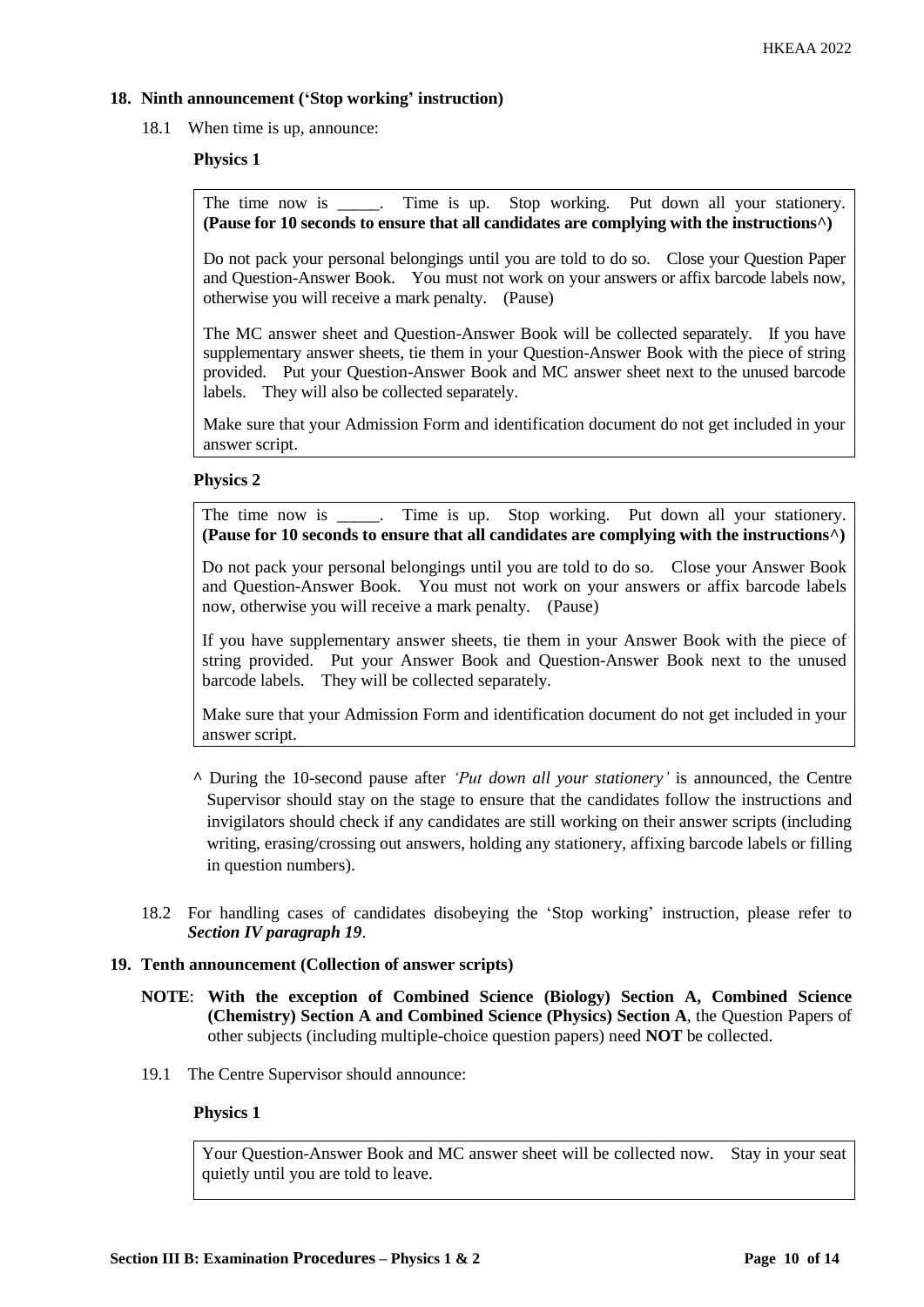While collecting the answer scripts, if you are found not having stuck a barcode label on the cover of the Question-Answer Book or the MC answer sheet, to facilitate scanning, the invigilator will let you stick the label on the cover or the MC answer sheet under supervision. You are required to complete a report form before leaving the examination room.

#### **Physics 2**

Your Answer Book and Question-Answer Book will be collected now. Stay in your seat quietly until you are told to leave.

While collecting the answer scripts, if you are found not having stuck a barcode label on the cover of the Answer Book or the Question-Answer Book, to facilitate scanning, the invigilator will let you stick the label on the cover under supervision. You are required to complete a report form before leaving the examination room.

- 19.2 The Centre Supervisor should assign the invigilators to collect separately the answer scripts, rough-work sheets and barcode sheets (with/without remaining barcode labels), etc.
- 19.3 While collecting the Answer Books/Question-Answer Books/MC answer sheets, if an invigilator discovers that **a candidate has not put down his/her candidate number on the cover of his/her Answer Book/Question-Answer Book/MC answer sheet, the candidate can be allowed to write his/her candidate number on the cover/MC answer sheet only under the supervision of the invigilator. However, the candidate should not be allowed to fill in the question number boxes.**
- 19.4 While collecting the Answer Books/Question-Answer Books/MC answer sheets, if an invigilator discovers that **a candidate has not stuck any barcode labels on the cover of an Answer Book/Question-Answer Book/MC answer sheet, to facilitate scanning, the candidate should be asked to stick the barcode label on that cover/MC answer sheet under the supervision of the invigilator. A report must however be made on Report Form SR4b. The candidate should be asked to sign the report form.**

#### **20. Checking of answer scripts collected**

- 20.1 The answer scripts should be collected in candidate number order, with the smallest candidate number on top.
- 20.2 Ask the invigilators to scan the barcode labels on the scripts, including those using spare barcode labels. After scanning all answer scripts, invigilators should place the barcode scanners on the cradle for data transmission.
- 20.3 **The Centre Supervisor should check the 'Summary Report' and the 'Discrepancy Report' in the ASTS programme to ensure that the number of candidates present tallies with the number of collected scripts.** If there is a discrepancy between the attendance records and the scripts' records, the relevant information will be shown in the 'Discrepancy Report' in the ASTS programme. The Centre Supervisor should investigate the irregularities immediately. Please refer to the 'ASTS User Guide' where necessary.
- 20.4 If, at the time of scanning the barcode labels on the scripts, an invigilator discovers that a candidate has not stuck any barcode label on the cover of an Answer Book/Question-Answer Book/MC answer sheet, the Answer Book/Question-Answer Book/MC answer sheet need not be scanned. The matter must be reported to the Centre Supervisor immediately and recorded on Report Form SR4b. The case will be shown in the 'Discrepancy Report' of the ASTS programme.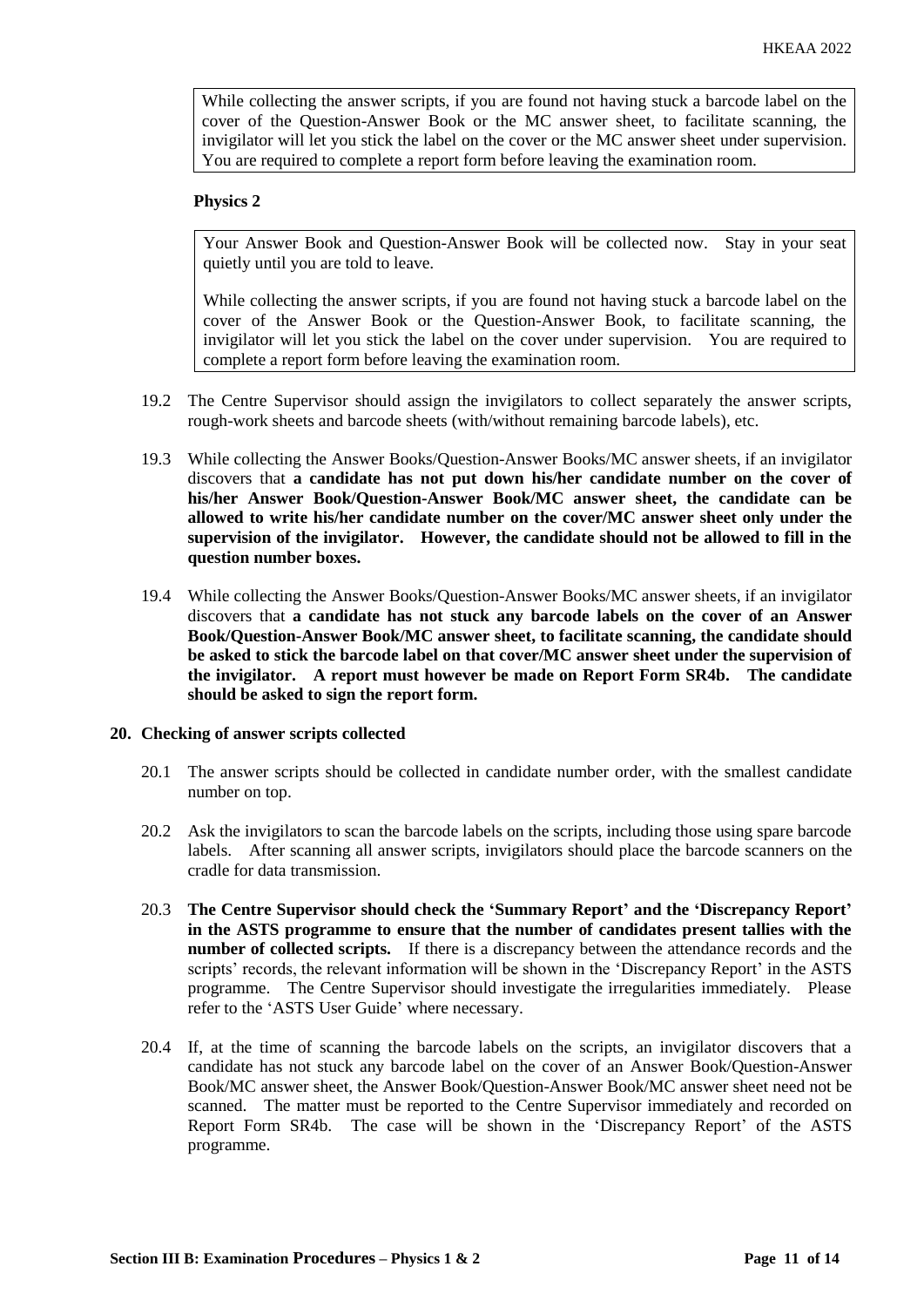The Centre Supervisor should, under the page of 'Answer Script', select the relevant candidate and click 'Edit' manually to update the script record. The candidate's script record should be updated as follows:

- (i) from '0/1' to ' $\checkmark$ ' (for examinations using 1 answer book)
- (ii) from '1/2' to ' $\checkmark$ ' (for examinations using 2 answer books and 1 answer book has been scanned while the other cannot be scanned)
- (iii) from '0/2' to ' $\checkmark$ ' (for examinations using 2 answer books and both answer books cannot be scanned).

The completed Report Form SR4b and the Answer Book/Question-Answer Book/MC answer sheet should be placed in the **Envelope for Special Reports & Related Scripts/Answer Sheets**.

20.5 The Centre Supervisor should put down the total number of scripts collected in the appropriate spaces on the Sessional Report (for elective subjects).

#### **21. Eleventh announcement (Dismissal of candidates)**

21.1 On completion of the collection and checking of all answer scripts, the Centre Supervisor should announce:

#### **Physics 1**

The Paper 2 examination of this subject will be held at \_\_\_\_\_\_. Please come back 15 minutes before the start of the examination. You may now pack your personal belongings. Make sure you have your Admission Form, identification document and other personal belongings. (Pause) You can take away your question paper. You may now leave.

#### **Physics 2**

You may now pack your personal belongings. Make sure you have your Admission Form, identification document and other personal belongings. (Pause) You may now leave.

21.2 In the case of a candidate reporting any irregularity concerning the examination (e.g. requests a realignment of his/her MC answers or reports a mistake in the use of answer books), the Centre Supervisor should record the details of the irregularity (such as whether the case was reported before or after the dismissal of candidates) on Report Form SR4g so that follow-up action can be taken by the HKEAA (see *Section IV paragraph 20* on candidates using wrong answer books).

# **22. Completing the Sessional Report (for elective subjects)**

The Sessional Report (for elective subjects) should be completed by the Centre Supervisor and two invigilators (including one invigilator not provided by the centre school). This report need not be returned daily. It should be returned to the Scripts Collection Centre after the very last HKDSE examination session in the centre.

#### **23. Packing of scripts and examination materials**

23.1 The Centre Supervisor should refer to the Script Envelope Summary (see *Specimen 26B*) for the number of pre-printed script envelopes provided to the centre. The answer scripts should be placed in the appropriate script envelopes (see *Specimen 26A*) in candidate number order according to the candidate number ranges printed on the script envelope labels. The number of scripts inside should be written on each of the envelopes. Each envelope should be sealed with a piece of Security Adhesive Tape. The Centre Supervisor and one invigilator should then sign on the flap of the envelope across the tape (see *Specimen 27*). The envelopes must be tied with a piece of string for carrying purposes.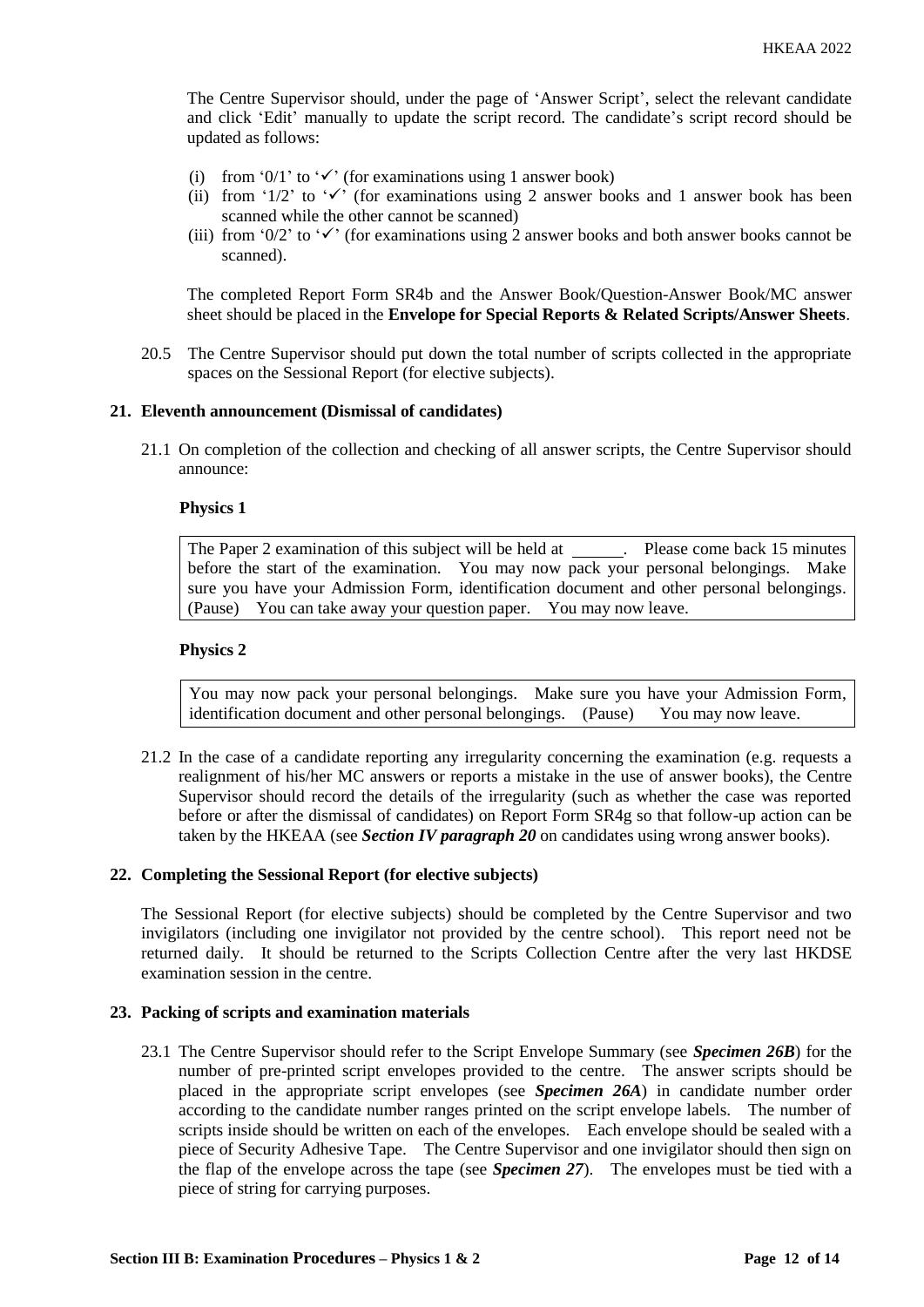23.2 The MC answer sheets (absentees excluded) should be placed in the original answer sheet folder (see *Specimen 28*) which should then be placed in the clear plastic bags provided. The plastic bags should be sealed with Security Adhesive Tape. Do not bend or tie the folders. Except for the last folder, answer sheets of candidates (absentees excluded) from each 100 seats should be placed in one folder, e.g.

| <b>Seat Number Range Folder</b> |                |                                                                           |
|---------------------------------|----------------|---------------------------------------------------------------------------|
| $001 - 100$                     |                | $\begin{bmatrix} 1 \\ 7 \end{bmatrix}$ If there are absentees, the folder |
| $101 - 200$                     |                | 2 $\rightarrow$ will have fewer than 100 MC                               |
| 201-247                         | $\overline{3}$ | answer sheets                                                             |

#### 23.3 **Items to be placed in the normal script envelopes/MC answer sheet folders:**

#### **Scripts/answer sheets of**

- (1) candidates who are present (including latecomers, early leavers and additional candidates);
- (2) candidates who cannot produce their Admission Forms but can produce their identification documents and the candidate numbers claimed can be verified;
- (3) candidates whose Admission Forms do not bear their photographs and who cannot produce their identification documents but their personalised barcode sheets can be found at the centre;
- (4) candidates who have disobeyed the 'Stop working' instruction;
- (5) candidates whose calculators do not have the 'H.K.E.A.A. APPROVED' or 'H.K.E.A. APPROVED' label but the calculators are on the Permitted List.

# 23.4 **Scripts/Reports to be placed in the Envelope for Special Reports and Related Scripts (where appropriate):**

- (1) scripts of candidates who are suspected of cheating and the cribs (if any);
- (2) scripts of candidates who have attended a wrong centre;
- (3) scripts of candidates who cannot produce their Admission Forms and/or valid identification documents and their personalised barcode sheets cannot be found at the centre;
- (4) scripts of candidates who have taken a subject/paper/module/language version not listed on the Admission Form; (5) scripts of any other candidates who use spare barcode

Candidates who use spare barcode sheets

- sheets/who are not given any barcode sheets; (6) scripts of candidates who cannot produce their Admission Forms and valid identification documents but their personalised barcode sheets can be found at the centre;
- (7) answer books/question-answer books with candidate number written but no barcode label stuck on the cover, or MC answer sheet with candidate number written but no barcode label stuck on;
- (8) Report Forms SR1, SR3, SR4g, SR4b, SR4c, SR4p, SR4t\* or SR4i (if any);
- (9) candidates' calculators which do not have the 'H.K.E.A.A. APPROVED' or 'H.K.E.A. APPROVED' label and which are **NOT** on the Permitted List.
- \* Report Forms SR4t need not be returned daily. They should be returned to the HKEAA on the last examination day of the centre.

#### 23.5 **Items to be placed in a clear plastic bag:**

- (1) Calculators Form;
- (2) Declaration Forms on Health for candidates and examination personnel.
- 23.6 Rough-work sheets and barcode sheets (unused barcode sheets and those collected from candidates) should be placed separately in the rough-work sheet envelopes (see *Specimen 30A*) and barcode sheet envelopes (see *Specimen 30B*).